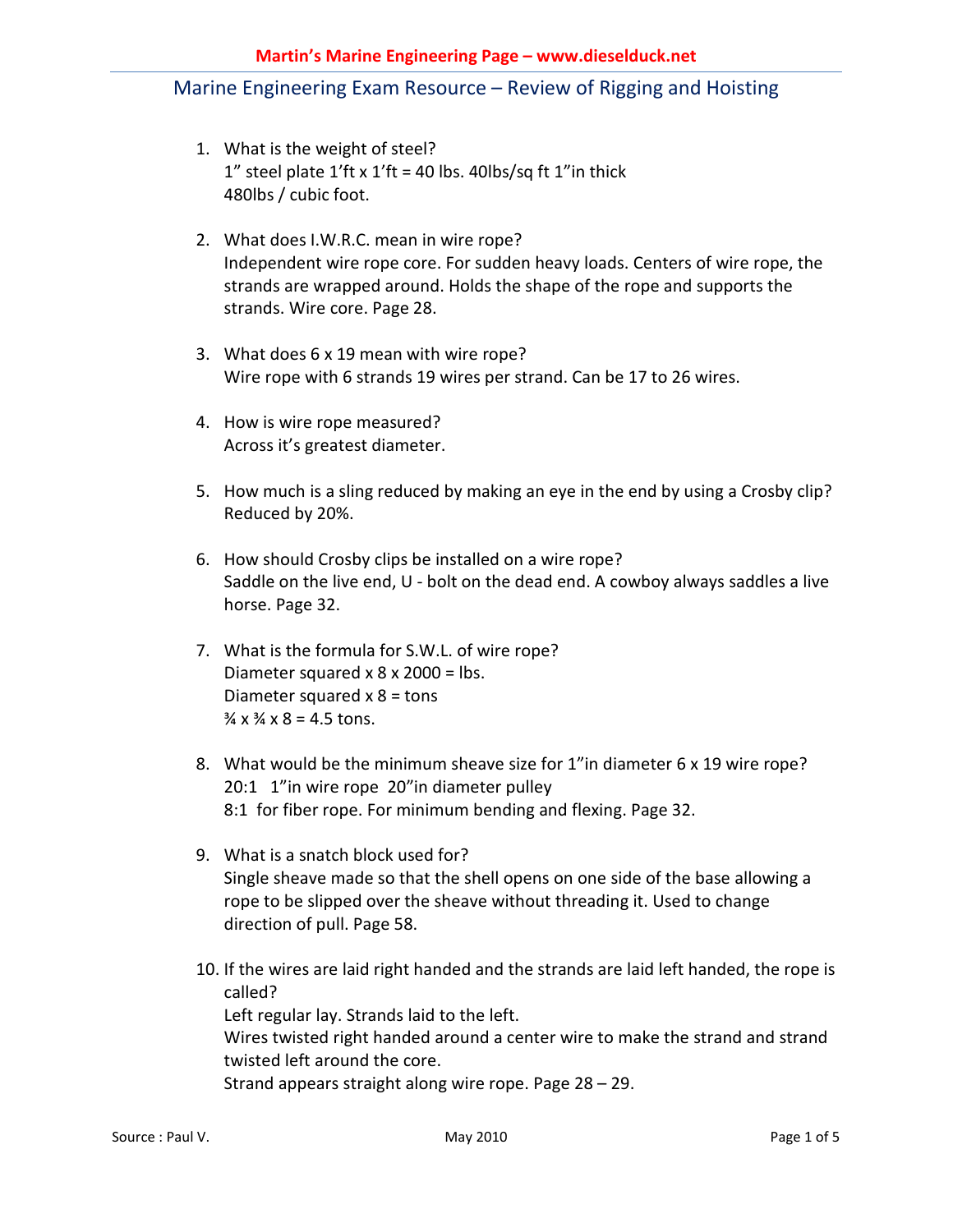- 11. What is a rope called when both wires and strands are laid right handed? Right Lang Lay. Strands appear diagonal across wire rope. Page 28 – 29.
- 12. Why do we remove all the rope from a drum hoist that has more than one wrap of wire on the drum, and clip several feet off the anchor end? To change position of the crossover point. To help stop excessive wear of the drum and the rope. Also wear around the anchor end. Page 32.
- 13. How is fibre rope measured? Up to 1"in it is measured by diameter over 1" in it is measured by circumference. Page 34.
- 14. Fibre rope can be made of? Hemp, cotton, sisal, jute, which are all natural fibre's. Hemp is the most common.
- 15. What type of rope would be used on a safety line? Lanyard? Nylon with a minimum 5/8" diameter. The stretch and spring can stand the shock load.
- 16. What is the formula for the S.W.L. of fibre rope? S.W.L. = D squared in  $1/8$ " of an inch  $\times$  20  $\frac{1}{2}$ " in of rope = 320lbs x 4 x 4 x 20.
- 17. What is the S.W.L. formula for nylon rope? S.W.L = D squared in  $1/8$ " of an inch x 60.
- 18. What are the S.W.L formulas for polypropylene? S.W.L = D squared in  $1/8$ " of an inch x 40.
- 19. What is a reef knot used for? Tying together two links of the same size so they will not slip. Page 38.
- 20. What is a figure eight knot used for? Used at the end of a line to prevent the end from slipping through a fastening or load in another line. Page 37.
- 21. What is a bowline used for? To form a loop in the end of a line. Easy to tie and will not slip. Can be used wherever loop is required.
- 22. What is the safety factor of rope when personnel are involved? 10:1 elevator breaking strength 10,000 S.W.L 1000.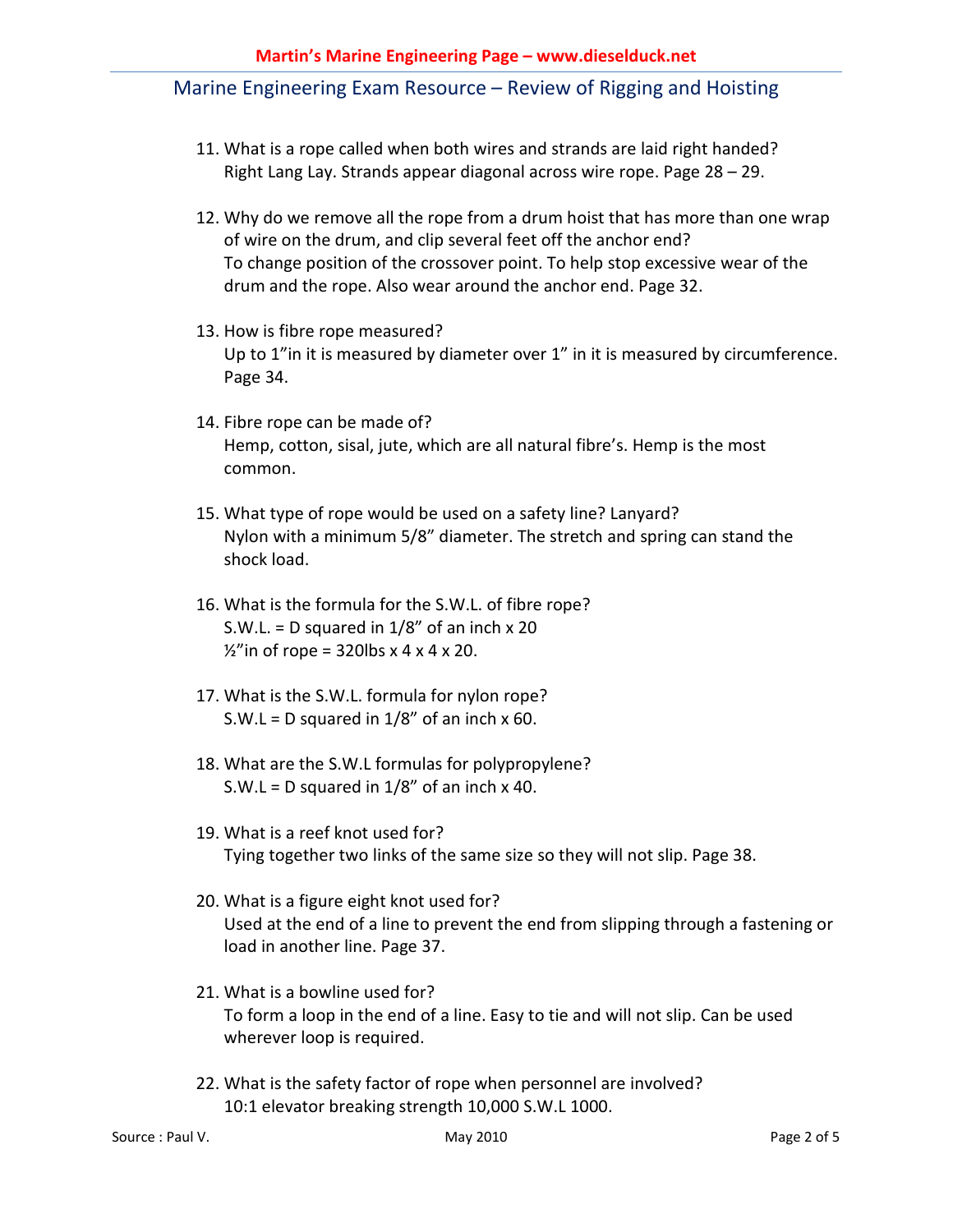- 23. What are sheet bends used for? To join ropes of two unequal diameter. Light to medium load. Page 42.
- 24. What is a cat's paw used for? Temporary means of attaching rope to a hook. Page 44.
- 25. What is a moused hook? A hook with strands of wire across the opening. To stop it from slipping off. Page 67.
- 26. Which hook is weaker on a chain fall? The lower hooks so it will distort and give warning of possible overload. Replace never repair.
- 27. How do you measure for wear on a hook? What is an ultrasonic test used for? Ultrasonic test is used to check for cracks using sound beams. To check for crack and twist in neck. To check throat opening. To check eye for wear or elongation. To check for crack and wear in body. Page 475.
- 28. What is a spreader bar and where would you use one? Used for making a lift on long loads or heavy machinery. It eliminates load tipping, sliding or bending.
- 29. Name three ways a single sling can be used? A single sling can be used for vertical, choker, and basket. Page 59.
- 30. What is the minimum angle to be maintained with wire rope slings? Minimum angle is 45 degrees in Ontario and 30 degrees according to the millwright's manual. Minimum angle is critical angle.
- 31. What is a double basket sling? Two single basket hitches passed onto load. Angle between load and sling should be 60 degrees or greater to stop sling from slipping.
- 32. What is the minimum thickness of scaffold planking? Two inches nominal.
- 33. How should lifts be made when using two eyebolts? Force of lift should be vertical. Using shoulder eyebolts you can use 45 degree angle or greater.
- 34. What should be used with eyebolts when lifting?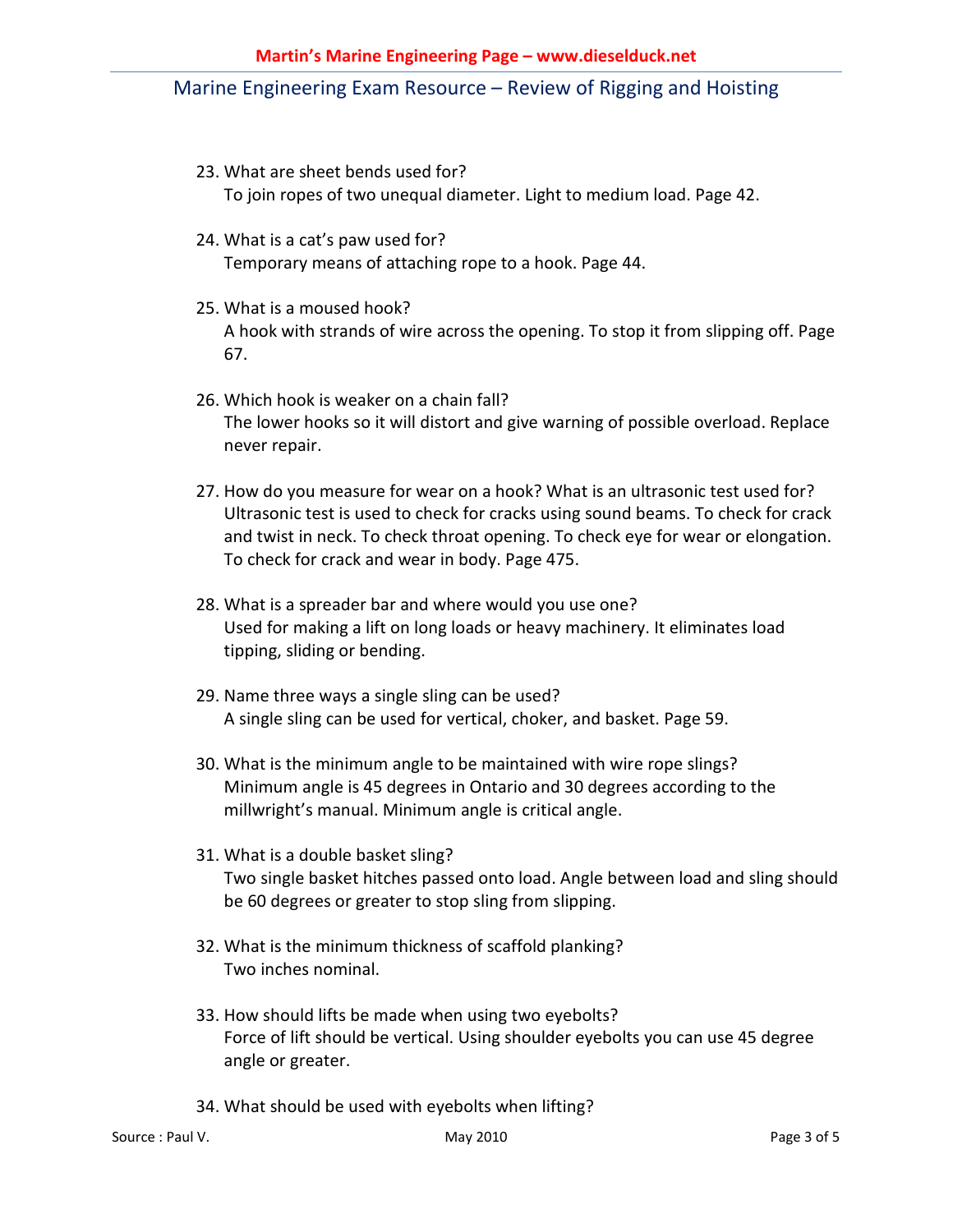Spreader bar and shackles.

- 35. Slings have a safety factor of? 5:1 Five times the breaking distance.
- 36. Mechanical advantage of a rope block is computed from? Moving block and the number of ropes on this block. 4:1 Effort = load divided by M.A 100 = 400 divided by 4. Four ropes 100 pull 400-lb. load.
- 37. How are shackles sized? By the diameter of the bow section not the pin. Made of forged alloy steel.
- 38. How many Crosby clips are required for ¾" wire rope? Four.
- 39. What is whipping and why is it used? Means of fixing a fibre rope so that the strands will not unravel. Page 48. On wire rope it is called seize or wrap. Use tape or light wire. Can braze end of wire if going through drum or winch and take wire off.
- 40. How far apart should Crosby clips be spaced? Six times rope diameter.  $\frac{3}{4}$  diameter x 6 = 4.5" inches apart.
- 41. What are thimbles used for? Placed in the eye to reduce wear and stress when rope is bent around a small diameter.
- 42. What does a Grab Hook look like, and what is it used for? Looks like a narrow hook and is used for attaching directly onto a chain so no slippage occurs. Page 57.
- 43. What is the hand signal for stop? Right hand bending at elbow back and forth straight into the body.
- 44. What is the hand signal for raise load? Forefinger on hand raised twirling in clockwise circular motion.
- 45. What is the hand signal for use whip line? Tap elbow with one hand then use regular signal. Whip line is a single cable on a reeved crane used for small loads.
- 46. What is a timber hitch used for? General use for fastening rope to pole and for hoisting planks, timbers and pipes.